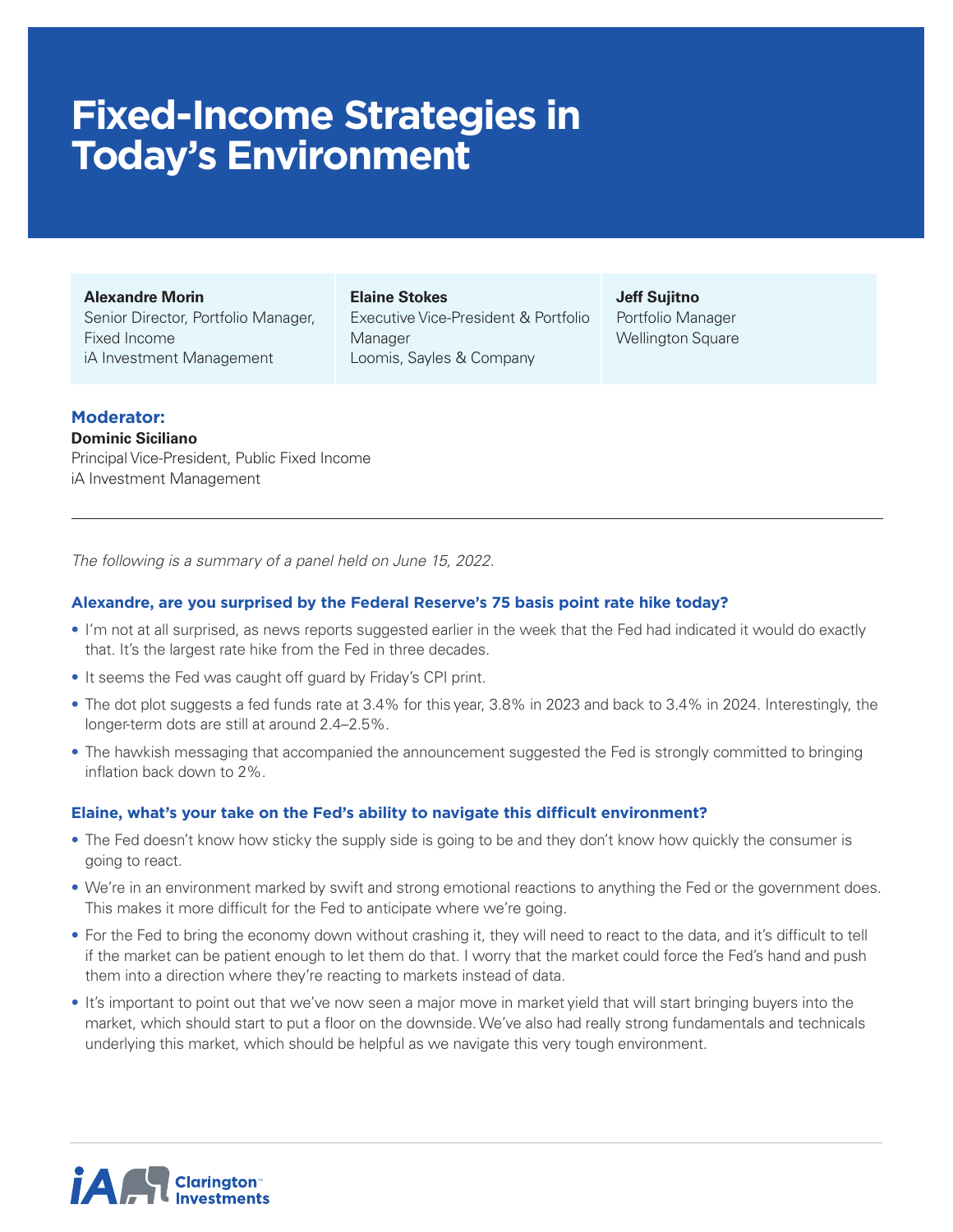- One thing that concerns me is the answers we got when we spoke with companies across a variety of sectors about their supply chain issues. The feedback from energy and technology companies was that it would take at least another 12 months from today to get their issues resolved. That means inflation will be sticky for some time.
- The big question for the Fed is: how much pain are they willing to bring about to bring inflation down to 2%? I think they're saying 2% to manage expectations, but I think they're going to be happy with something closer to 3%.

## **Jeff, do you agree with Elaine that this environment will attract buyers?**

- Investors have been starved of yield for such a long time, and I think today you're getting a real return, which has to be attractive for clients who are older.
- If the Fed remains hawkish in order to tackle inflation, securities with floating coupons are going to be very attractive.
- The loan index is down 2.8% YTD, U.S. investment grade corporates are down about 16%, and high yield is down about 13%. The outperformance of loans over bonds is driven by the lack of interest rate sensitivity for loans.
- The loan market has an index average price of \$93.73, which is a \$6+ discount to par for an instrument that's senior in the capital structure and secured by collateral. The headline yield of the loan index is currently 9.6% and will go higher if the Fed gets even more hawkish.
- Large institutions in the U.S. and Europe are snapping up loans because they view prices as attractive.
- While this is an interesting part of the market to look at, you do have to be mindful of a deep and hard recession and I do think we will see more volatility in the near term.

### **Jeff, are there any dislocations in the market that you're seeing as opportunities?**

- I think it should be emphasized that credit is holding up extremely well relative to the weakness we're seeing in equities.
- In looking at credit, we have to remove the impact of duration on returns headline returns don't tell the whole story.
- When you look at excess return or credit return, which removes the impact of interest rate sensitivity/duration, the investment grade corporate index is down only 2% YTD (as at June 10), while high yield was down 3.7% YTD and loans are down 2.6%.
- Borrowers raised a lot of capital in 2020 and 2021 when liquidity was high, maturities have been pushed back, and balance sheets have been bolstered. As a result, default rates are very low.
	- o At the end of May, the loan and high yield default rates were 0.9% and 0.7%, respectively, versus long-term averages of around 3%.
- Despite the resilience of the credit market, our view is that the path of least resistance is for credit spreads to widen because they're not sufficiently discounting the challenging economic backdrop.
- In an economic slowdown or recession, government bond yields may well fall and absorb any widening in credit spreads, and therefore your total return in corporate bonds or high yield might actually be okay.
- In isolation, corporate credit spreads may not be that attractive today, but from a total return perspective, it's hard to ignore a 5% yield for investment grade or 8.5% for high yield.

### **Elaine, where are you seeing opportunity in the global fixed-income markets?**

- The markets have been very volatile and liquidity has been horrible this year, so we've had to be very nimble when opportunities presented themselves.
- When the technology stock bubble popped almost overnight, that gave us some opportunity within the convertibles market. Some of them are busted, which means we're getting paid as if they're a bond while getting the equity option for free.